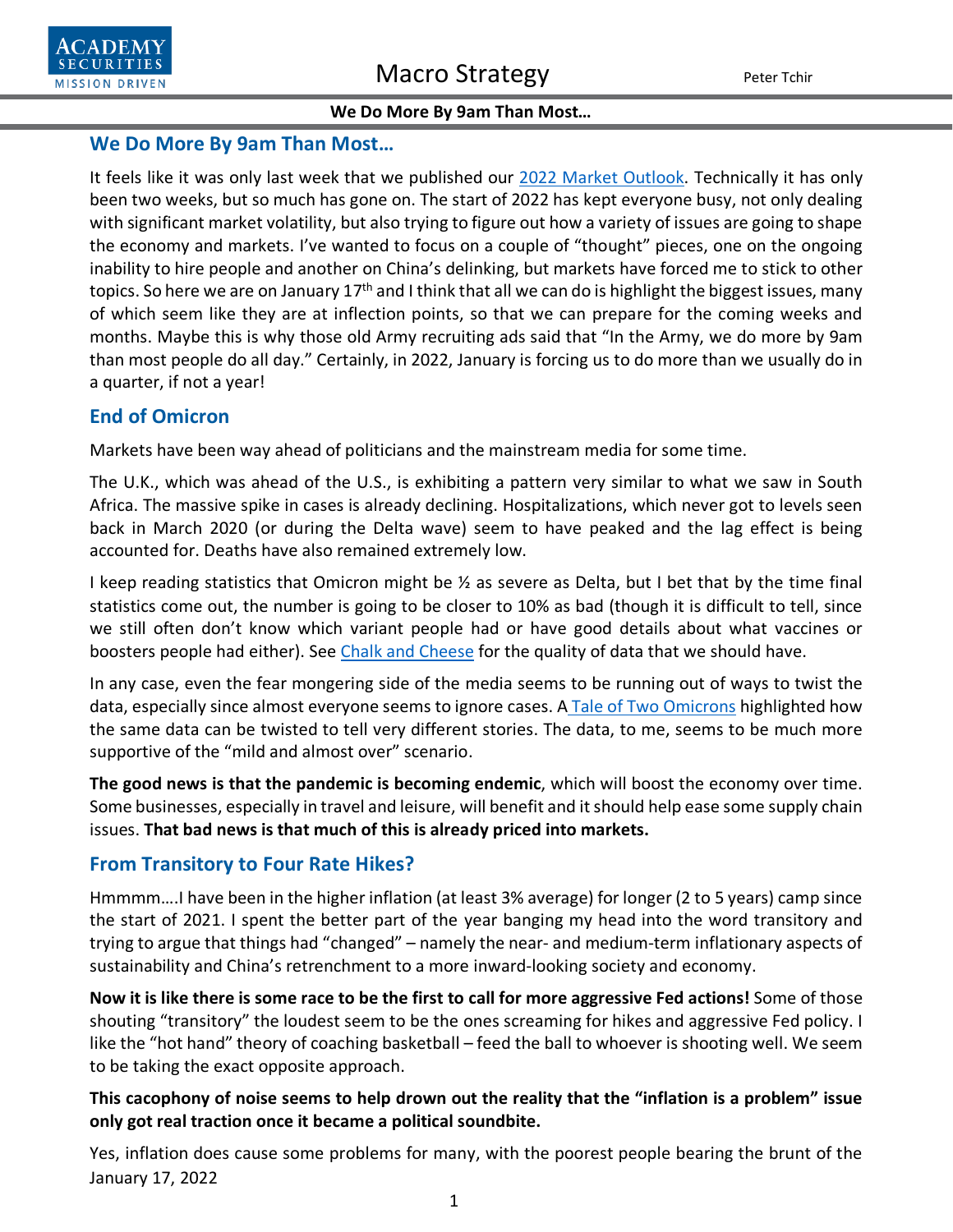

problems. However, we have jobs and wage growth is offsetting inflation for many! Also, there is no obvious path to a sustainable economy with "better" infrastructure and "better" supply chains without going through a period of inflation. So, do we give up on these initiatives?

Despite being in the "inflation will be higher for longer camp," the contrarian in me can't help but push back on a few things:

- **Inventory Glut**. Okay, glut is a bit extreme, but there is some evidence that consumers overbought late last year and responded to supply shortages by buying more than they would otherwise. At the other end, companies have been frantically trying to acquire goods to sell into this "demand spike." As supply chains normalize (which is occurring slowly, but surely) we are seeing inventories build. I expect that in Q1 there will be some chatter that companies have gotten ahead of themselves. **I will go out on a limb and bet that** it will be cheaper to buy a new car by the end of the year than it is today (including incentives, etc.)
- **How leveraged is the economy and the market?** Since Bernanke, I've been in the camp that we have kept accommodative and innovative policies in place for too long and central banks across the globe have been too slow to normalize, which has made markets and the economy even more dependent on that support. Accommodative policy has become entrenched in such a way that it is more and more difficult to extricate ourselves. Central bankers would argue that they were too quick to stop the accommodation and that is why we've never had the breakout, so we will just have to agree to disagree. **The one thing I think that we can all agree on is that our tolerance for "pain" is very low.** The slightest dip in markets or the first inkling that the economy is slowing will have people (especially the politicians) screaming for easier money! For many politicians, their attention span for soundbites seems to be that of a gnat (though that might be unfair to gnats). However, I don't think that politicians are more worried about inflation than jobs, growth, and wealth. If any weakness in those areas arises, inflation worries will go out the window. **I am clearly betting against four hikes this year** (while still believing that inflation is going to be higher for longer).
- **Jawboning!** I have seen surprisingly little on the theory that the Fed is just jawboning, i.e., jawboning the markets to push inflation expectations to an acceptable level and jawboning politicians to keep them happy. Jawboning has been one of the best tools of central bankers for decades and the fact that so few seem to be discussing that right now seems weird. **Expect the Fed to "Talk like a Hawk and Hike like a Dove."**

**I expect the Fed to act**, end QE quickly, start hiking, and even talk about QT. Markets seem about halfway through digesting this. But, by the time the market fully digests that, there is a real chance that we will see a pullback on hawkish activity as a confluence of events could spur some growth fears.

## **Geopolitical Risks**

In early December, Academy published [Will Russia Invade Ukraine?](https://www.academysecurities.com/geopolitical/insights/) We also discussed Russia, China, Iran, and cyber-attacks in our latest [Around the World.](https://www.academysecurities.com/geopolitical/around-the-world/) On Thursday, we published our latest [Geopolitical Flashpoints](https://www.academysecurities.com/geopolitical/geopolitical-podcasts/) Podcast, which examines some interesting scenarios (not all of which are bad, though there is a tilt towards the negative risks).

We are all watching the accumulation of troops on the Ukrainian border with trepidation. There are ongoing negotiations, but they have done little to resolve the issue.

January 17, 2022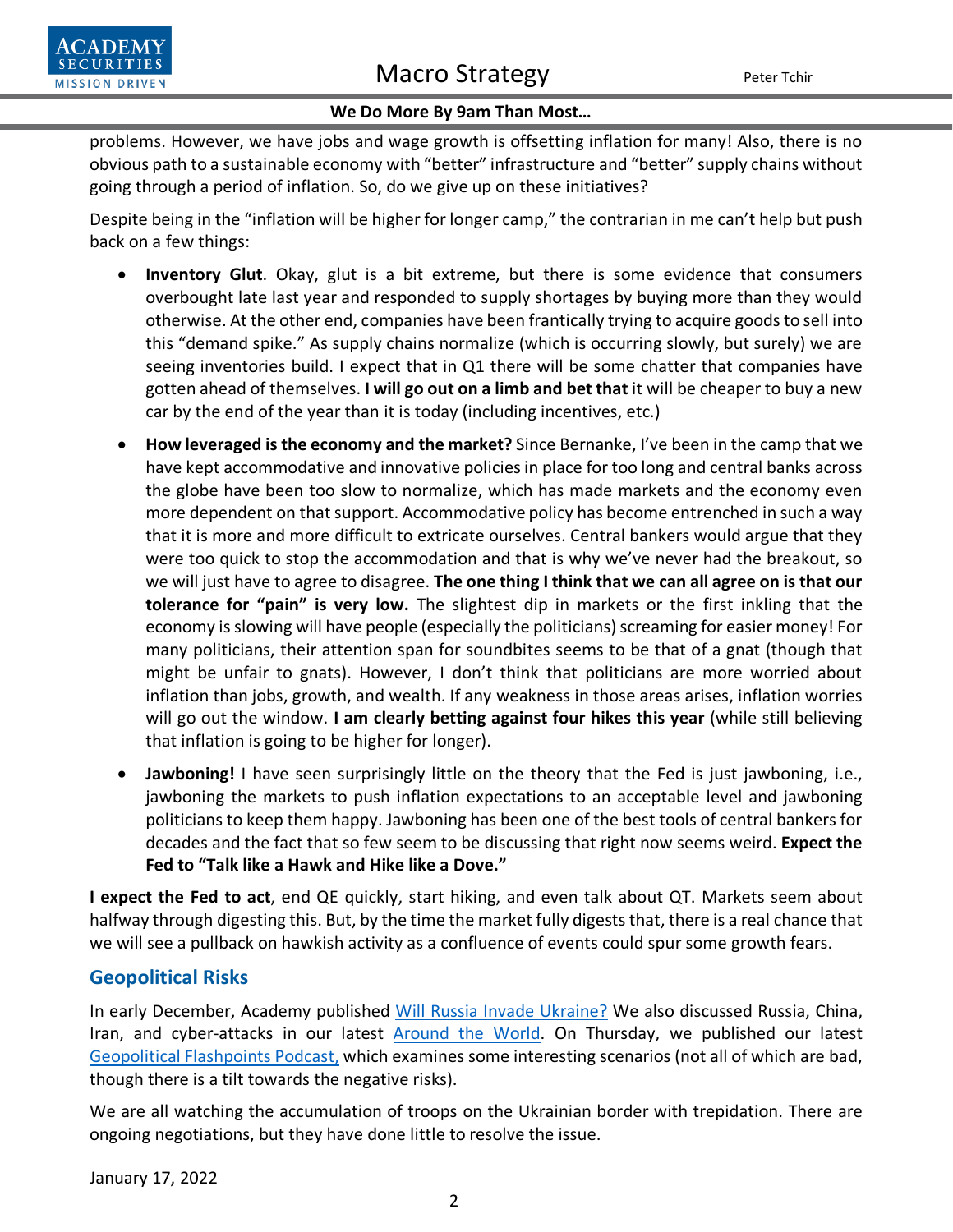

A few things to highlight regarding our current thinking on the subject:

- Putin needs a "win" for his own domestic standing and while a negotiated victory is good, taking back a piece of land is better.
- Putin truly believes that red lines have been crossed by NATO with troop and missile deployments near Russia's border.
- Putin's request for security guarantees from the West (including agreeing never to allow Ukraine to join NATO) is a non-starter.
- The energy crisis in Europe (cold weather, too little wind in Germany for their windfarms, and botching the transition to sustainable sources) is a "perfect storm" that may well not exist next year. The current energy crisis gives Russia more leverage and they cannot depend on this mix of ineptness and weather to occur again.
- Putin does not appear to be deterred by the threat of "start high, stay high" sanctions because he feels that they might not all be enforced (some could economically impact U.S. allies) and he has built up a \$620 billion reserve to lessen the impact of any sanctions.
- The reality is this crisis goes far beyond Ukraine and is part of an elaborate plan to not just push back NATO and bring former Soviet nations back under Russian influence, but could be the beginning of further projections of power and expanded Russian nuclear weapons deployments closer to the U.S.
- Negotiations have a chance, but my sense is Academy's GIG is far less optimistic on that front than our politicians seem to be.
- We do NOT believe that any incursion would extend to Kiev. It would be restricted to Eastern Ukraine.
- My base case, from all our discussions, is invasion/incursion into Eastern Ukraine will occur with a pretext as to why it was necessary (even "humanitarian") and Europe will cave in exchange for the flow of energy and some promises that "Russia has no further interest in advancing, etc." I can't help but think about Neville Chamberlain's "peace in our time", but some strong language in some new agreement probably appeases enough politicians that they can acquiesce to the incursion.

**Somewhat sadly, from a human perspective, that base case seems to be what is priced in.** A negotiated settlement would probably be a pleasant surprise for markets, but an invasion followed by a relatively quick (within a week) acceptance with some promises, is unlikely to move markets too much.

**In the unlikely event this** becomes a full-scale invasion of Ukraine (with the West defending Kiev), some things I would be watching for include:

• **Does Europe start to splinter?** Do we see a "pragmatic" side (that accepts this outcome in exchange for energy and promises) face-off against an "idealist" side (which pushes hard to defend the sovereignty of Ukraine)? Where does the U.S. fit in? We have an easier time being idealistic as the energy crisis is more remote. This is all against a backdrop of Brexit, proving the European Union is not as solid as many believe. It is also against the backdrop of Turkey, a NATO member, buying Russian made missiles. This could turn out to be a divisive issue for Europe and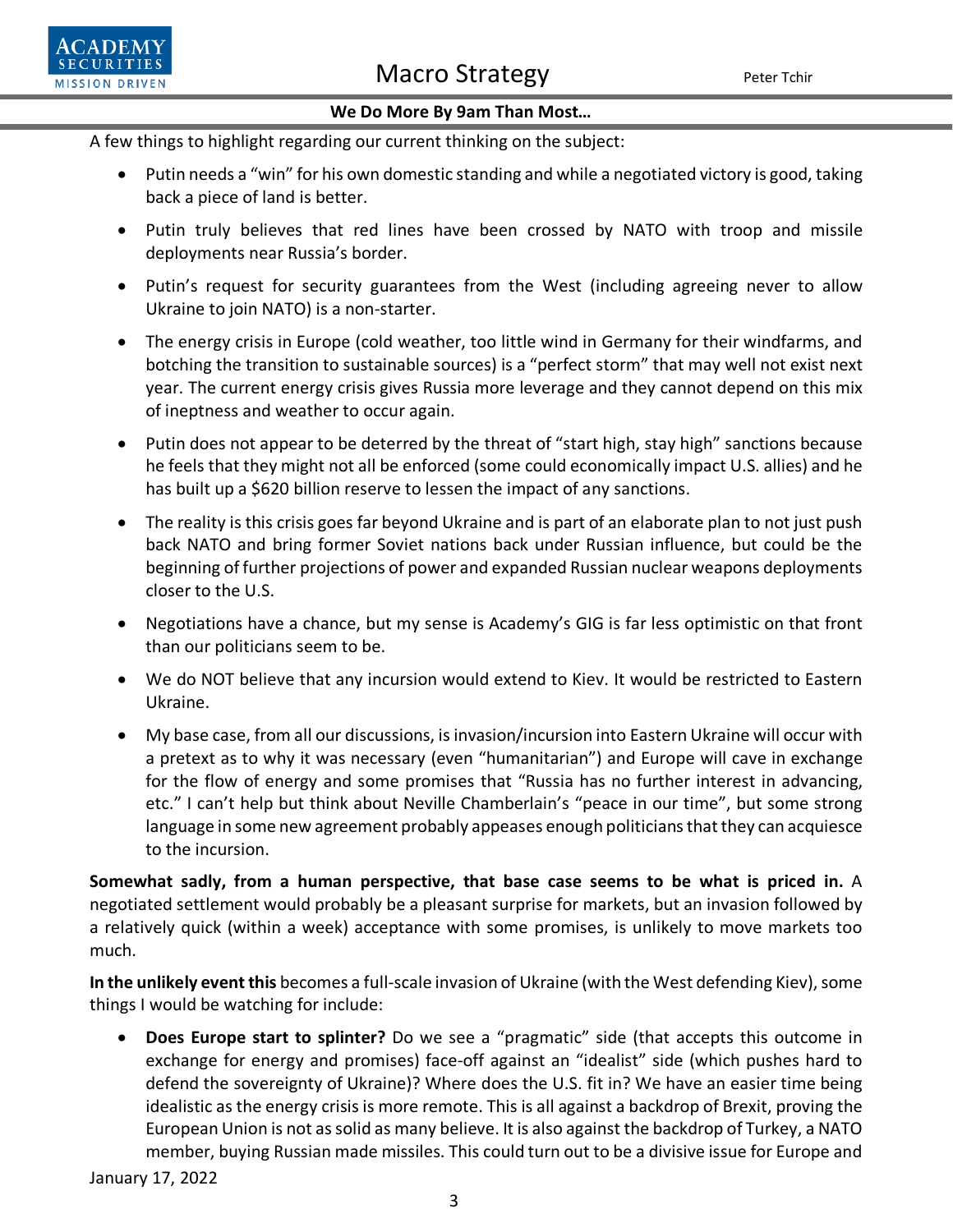

NATO. **That is not the base case, but if this scenario starts to play out, it will hurt the global economy and markets.**

• **Does it encourage China to act?** General Spider Marks, our Head of Geopolitical Intelligence, is quick to point out that geography makes it much easier for Russia to take part of Ukraine than it would be for China to try to take over Taiwan militarily. Having said that, China has other hot spots that they are involved in, and they may choose to flex their muscles. The comment one of our Generals has focused on is that China may like to prove that their military is as good on the field as it seems to be on paper. In any case, China's response if there is an invasion will be telling and may do more to change the global economy than a Russian invasion would. This remains an issue for us to figure out even if Russia doesn't invade, but an invasion would be such a catalyst that we'd get answers much quicker.

## **Markets**

We have seen some pressure on markets and some wicked rotations within the equity markets.

As we have traded to lower levels, I am slightly less bearish.

I continue to believe that FOMO/TINA type of assets (those asset classes and stocks that most benefited from aggressive monetary policy) will underperform safer/simpler/dividend/reopening types of assets. (See [FOMO's Engines are Stuttering](https://www.academysecurities.com/wordpress/wp-content/uploads/2021/12/TINA-BOGO-and-FOMOs-Engines-are-Stuttering.pdf) or the [2022 Outlook](https://www.academysecurities.com/wordpress/wp-content/uploads/2022/01/The-2022-Outlook.pdf) for more details on the sectors/asset classes).

We lay out the shifts to our outlook in [How the Year Changed in Minutes.](https://www.academysecurities.com/wordpress/wp-content/uploads/2022/01/How-the-Year-Changed-in-Minutes.pdf) The big shift is that the underperformance/outperformance will occur in a weak market rather than in a strong one.

Weirdly, despite Russia and Ukraine, I like Europe to outperform and I still think that EM (ex-China) has a lot of upside.

Credit should be relatively stable and I continue to think that structured credit will be a key driver to any alpha in 2022.

## **What would make me bullish risk assets?**

**I want to see one traditional "risk-off" day. A big flight to safety day** where Treasuries (at the longend) rally while stocks (despite lower yields) keep selling off. We had some of that on Thursday, but then on Friday we saw stocks trade well with bonds trading weak.

From a market's perspective, this is what I think we need.

As data comes in, the Fed speaks, and geopolitics play out we will have to adjust, but for now, we are not finished adjusting to a less supportive central bank.

The one caveat is that China's central bank is acting aggressively, but I suspect that is because the real estate debacle there is worse than we realize and their policy towards Covid is causing them more problems so I am not overly excited about China's accommodative central bank policy. It is something that I could be overly pessimistic on since it goes against the recentralization and delinking of China theory that I have, but I'm just not that excited (this is where I try to remind everyone that Lehman wasn't a moment).

In any case, let's keep navigating 2022 and always try to "**Be all you can be!**"